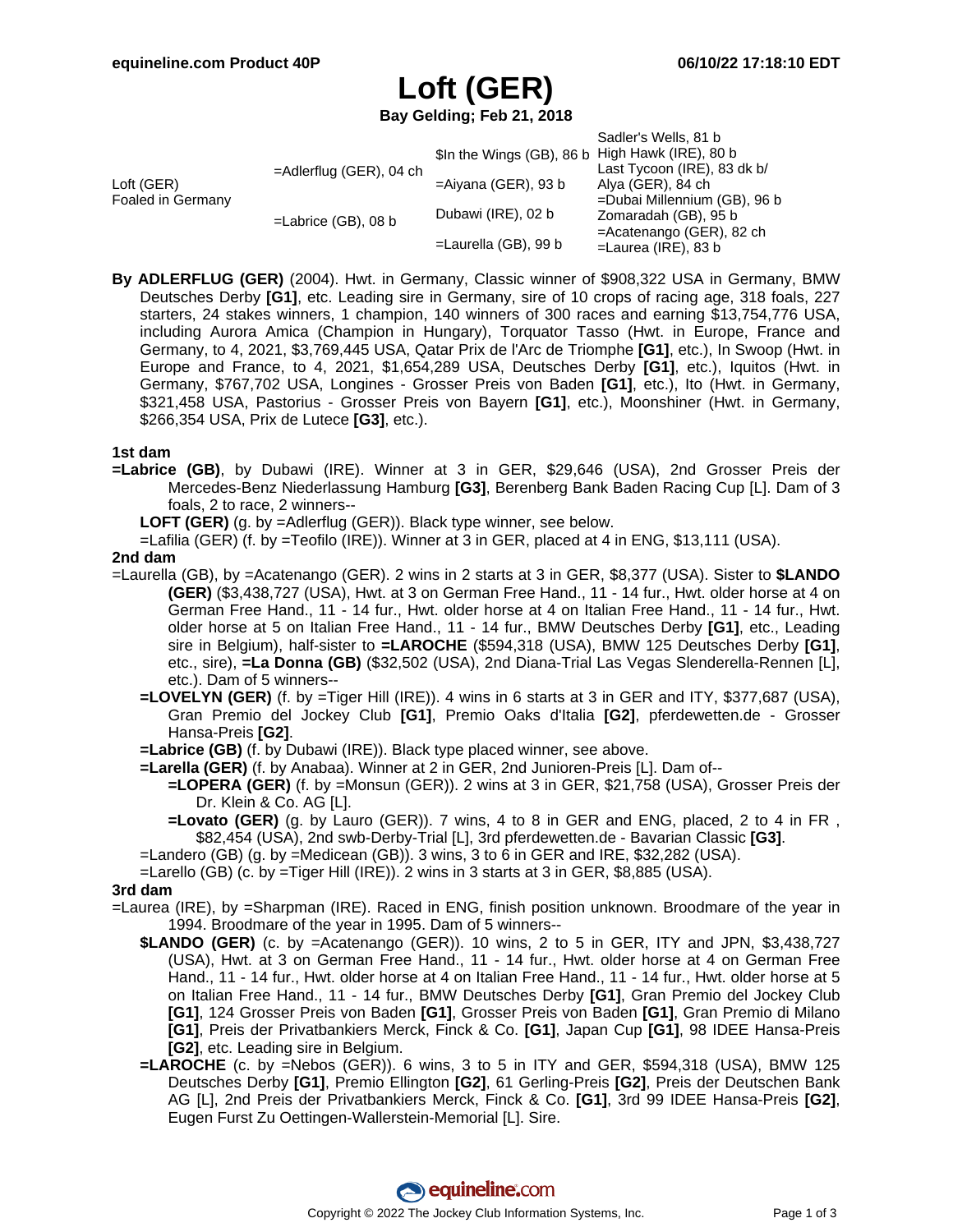### **Loft (GER)**

### **Bay Gelding; Feb 21, 2018**

- **=La Donna (GB)** (f. by =Shirley Heights (GB)). Winner at 3 and 4 in GER, \$32,502 (USA), 2nd Diana-Trial Las Vegas Slenderella-Rennen [L], 3rd Preis der Diana-Deutsches Stuten-Derby-German Oaks **[G2]**. Dam of--
	- =Laccata (GB) (f. by Lomitas (GB)). Winner at 3 in GER, \$4,972 (USA). Dam of--
		- **LACCARIO (GER)** (c. by Scalo (GB)). 4 wins in 8 starts at 3 in GER, placed in 2 starts at 4 in NA , \$634,228 (USA), Hwt. at 3 on German Free Hand., 11 - 14 fur., Hwt. at 3 on German Free Hand., 9 1/2 - 11 fur., IDEE Deutsches Derby **[G1]**, Sparkasse KolnBonn-Union-Rennen **[G2]**, Aengevelt Derby-Trial [L], 2nd Joe Hirsch Turf Classic S. **[G1]** (BEL, \$50,000), Hollywood Turf Cup S. **[G2]** (DMR, \$40,000), etc.
	- =Longoria (GER) (f. by \$Desert Prince (IRE)). 3 wins at 4 and 5 in GER, \$26,055 (USA). Dam of-- **=Headman (TUR)** (c. by =Dabirsim (FR)). 13 wins, 2 to 6, 2021 in TUR, \$215,027 (USA), 3rd Ertugrul Gazi [L].
	- =Lavorna (GER) (f. by =Acatenango (GER)). Unraced in Germany. Dam of--
		- **=LUCARELLI (GER)** (c. by High Chaparral (IRE)). 7 wins, 3 to 7 in GER, \$63,108 (USA), Silbernes Band des Rheinlandes [L].
		- **=LAVIVA (GB)** (f. by High Chaparral (IRE)). 4 wins at 4 and 5 in GER, \$35,948 (USA), Grosser Preis der VGH Versicherungen [L], 2nd Hanshin-Cup [L]. Producer.
		- **=Love Happens (GB)** (f. by =Motivator (GB)). 4 wins at 4 in GER, placed at 5 in ITY, \$56,941 (USA), 2nd Premio Sergio Cumani **[G3]**.
- =Laurella (GB) (f. by =Acatenango (GER)). See above.
- =Lunetta (GER) (f. by =Athenagoras (GER)). 3 wins at 3 in GER.
- =Lacatena (GER) (f. by =Acatenango (GER)). Unraced in Germany. Dam of--
	- **=LACATENO (GB)** (g. by Green Tune). 3 wins, 3 to 4 in FR and GER, placed in 2 starts at 4 and 5 in ITY, \$152,634 (USA), Grosser Preis der Jungheinrich Gabelstapler Langer Hamburger [L], 2nd Prix du Carrousel [L], Coppa d'Oro di Milano [L], 3rd St. Leger Italiano **[G3]**.
		- **=Ledicea (GB)** (f. by =Medicean (GB)). Winner at 3 in GER, \$21,172 (USA), 3rd Grosser Preis Stuten-Meile der Frankfurter Volksbank [L], JAXX-Weidenpescher Stutenpreis [L]. Dam of--
			- **=LIBERTY LONDON (GER)** (f. by =Maxios (GB)). 5 wins, 3 to 5, 2021 in GER and FR , \$140,245 (USA), Hwt. older mare at 5 on German Free Hand., 7 - 9 1/2 fur., Fritz Henkel Stiftung-Rennen **[G3]**, Wettstar.de Grosser Preis der Wirtschaft Dortmund Grand Prix **[G3]**, Prix Luth Enchantee F.E.E. [L], Dortmunder Grand Prix Trial [L], 2nd Grosser Preis der Landeshauptstadt Dusseldorf **[G3]**, etc.
- =Laurencia (GB) (f. by =Shirley Heights (GB)). Unplaced in GER. Dam of--
	- **=LOVE ACADEMY (GER)** (f. by =Medicean (GB)). 2 wins in 4 starts at 2 in GER, \$126,702 (USA), Hwt. filly at 2 on German Free Hand., Preis der Winterkonigin **[G3]**, 2nd Schwarzgold-Rennen **[G3]**. Dam of--
		- **=LONGINA (GER)** (f. by =Monsun (GER)). Winner at 3 in GER, placed in 1 start at 4 in ITY, \$171,533 (USA), Diana Trial **[G2]**, 2nd Bayerische Hausbau - Werte, die bleiben-Rennen - Grosse Europa Meile **[G3]**, 3rd Henkel-Preis der Diana - Deutsches Stuten-Derby **[G1]**, Premio Carlo Vittadini **[G2]**, Grosser Preis von LOTTO Hamburg Trophy **[G3]**, etc. Producer.
	- **LAURO (GER)** (c. by =Monsun (GER)). 4 wins, 3 to 5 in GER, NA and FR , \$409,988 (USA), Sky Classic S. **[G2]** (WO, \$150,000(CAN)), Prix de l'Avre [L], 2nd United Nations S. **[G1]** (MTH, \$150,000), Red Smith H. **[G2]** (AQU, \$30,000), Oppenheim-Union-Rennen **[G2]**, etc. Sire.
	- =Laura (GER) (f. by \$Montjeu (IRE)). Winner at 3 in FR , placed at 3 in GER, \$17,254 (USA). Dam of--
	- **=LAVELLO (IRE)** (c. by =Zarak (FR)). Winner at 2 and 3, 2022 in GER, placed in 1 start at 3, 2022 in FR , \$57,536 (USA), Wettstar.de - Bavarian Classic **[G3]**, 3rd Prix Hocquart **[G2]**. =Late Night (GER) (f. by Groom Dancer). 2 wins at 4 in GER, \$6,066 (USA). Dam of--
		- **=LEOFILO (GB)** (c. by =Teofilo (IRE)). 2 wins in 2 starts at 3 in GER, placed in 1 start at 3 in FR , \$38,131 (USA), Iffezheimer Derby Trial [L], 2nd Grand Prix La Coupe de Marseille [L].
			- =La Tigra (GER) (f. by =Tiger Hill (IRE)). Placed at 3 in FR and GER, \$15,553 (USA). Dam of--

=Al Namir (MOR) (c. by =Deportivo (GB)). Hwt. at 3 on Moroccan Free Hand., 5 - 7 fur. =Landia (GB) (f. by =Acatenango (GER)). Unraced in Great Britain. Dam of--